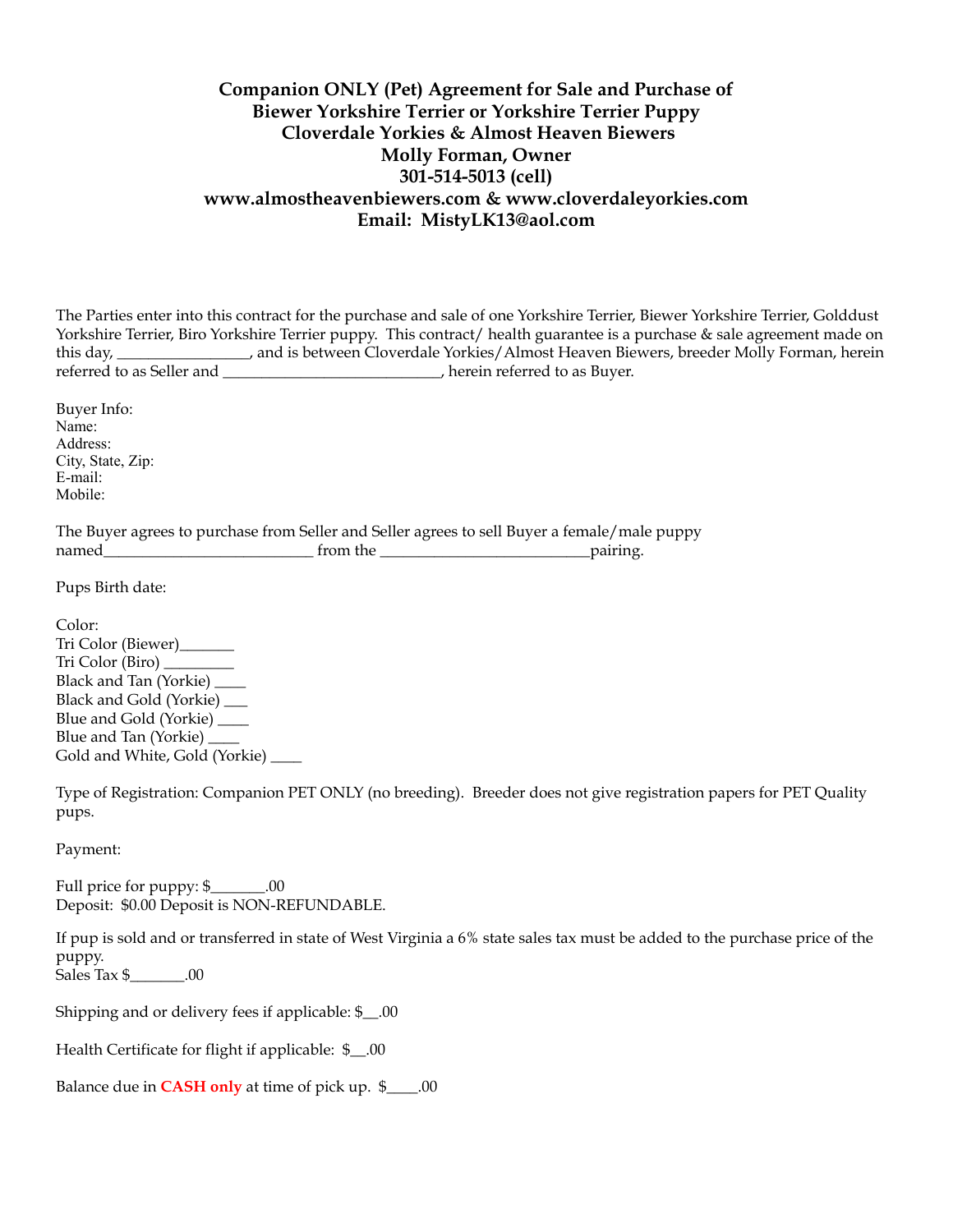When Buyer agrees to send and or give money as a deposit Buyer is also agreeing to accept all the terms and conditions of this contract agreement for sale and purchase.

Description of Puppy's Temperament: This pup accepts human leaders easily. Is best prospect for the average owner, adapts well to new situations and generally good with children and elderly, although it may be inclined to be active. Makes a good obedience prospect and usually has a commonsense approach to life.

#### $\sim$  Vaccination Record  $\sim$

TYPE OF PUPPY VACCINATION USED: Nobivac 1DAPPv Canine Distemper-Adenovirus Type 2-Parainfluenza-Parvovirus vaccine Modified Live Virus.

DATE OF 1ST VACCINATION:

DATE OF 2ND VACCINATION DUE:

DATE OF 3RD VACCINATION DUE:

DATE RABIES VACCINATION: This will be your veterinarians call but per this contract/health guarantee it cannot be at the same time as the final distemper vaccination or any other vaccination.

#### YEARLY BOOSTER SHOTS DUE:

**I follow Dr. Jean Dodd's Vaccine protocol.**

**9 - 10 weeks of age** Distemper + Parvovirus, MLV **14 – 15 weeks of age** Distemper + Parvovirus, MLV **18 weeks of age** Parvovirus only, MLV Note: New research states that last puppy parvovirus vaccine should be at 18 weeks old. **20 weeks or older, if allowable by law** Rabies – give 3-4 weeks apart from other vaccines Mercury-free (thimerosol-free, TF) **1 year old** Distemper + Parvovirus, MLV This is an optional booster or titer. If the client intends *not* to booster after this optional booster or intends *to* retest titers in another three years, this optional booster at puberty is wise. **1 year old** Rabies – give 3-4 weeks apart from other vaccines 3-year product if allowable by law; mercury-free (TF)

Perform vaccine antibody titers for distemper and parvovirus every three years thereafter, or more often, if desired. Vaccinate for rabies virus according to the law, except where circumstances indicate that a written waiver needs to be obtained from the primary care veterinarian. In that case, a rabies antibody titer can also be performed to accompany the waiver request.

W. Jean Dodds, DVM [Hemopet](http://t.umblr.com/redirect?z=http%253A%252F%252Fwww.hemopet.org%252F%253Futm_source%253Dtumblr%2526utm_medium%253Dsign%2526utm_campaign%253D2016-vaccine-protocol&t=ODU3YTRlY2E5NGViZjI2NDcyZDAzMmM2NDY1YjFkODUxNmU3ZTg2NCxwU0EwMVB4SA%253D%253D&b=t%253A2PGwnMFdfWUbHfhGfy-plA&p=https%253A%252F%252Fdrjeandoddspethealthresource.tumblr.com%252Fpost%252F147595920886%252Fdodds-vaccination-protocol-dogs-2016&m=1) / [NutriScan](http://t.umblr.com/redirect?z=http%253A%252F%252Fwww.nutriscan.org%252F%253Futm_source%253Dtumblr%2526utm_medium%253Dsign%2526utm_campaign%253D2016-vaccine-protocol&t=NmFiODU4YzgyZWY0Y2MwOTMzZTQ1ZjhjMDUwYzAzNTU5OTY5NWI3OCxwU0EwMVB4SA%253D%253D&b=t%253A2PGwnMFdfWUbHfhGfy-plA&p=https%253A%252F%252Fdrjeandoddspethealthresource.tumblr.com%252Fpost%252F147595920886%252Fdodds-vaccination-protocol-dogs-2016&m=1) 11561 Salinaz Avenue Garden Grove, CA 92843

 $\sim$  Worming Schedule  $\sim$ 

3 times wormed.

Dates Vet Checked:

Dr. Norman Wilt III, DVM 407 Mildred Street Ranson, WV 25438 Phone: 304-724-5055 Fax: 304-734-7053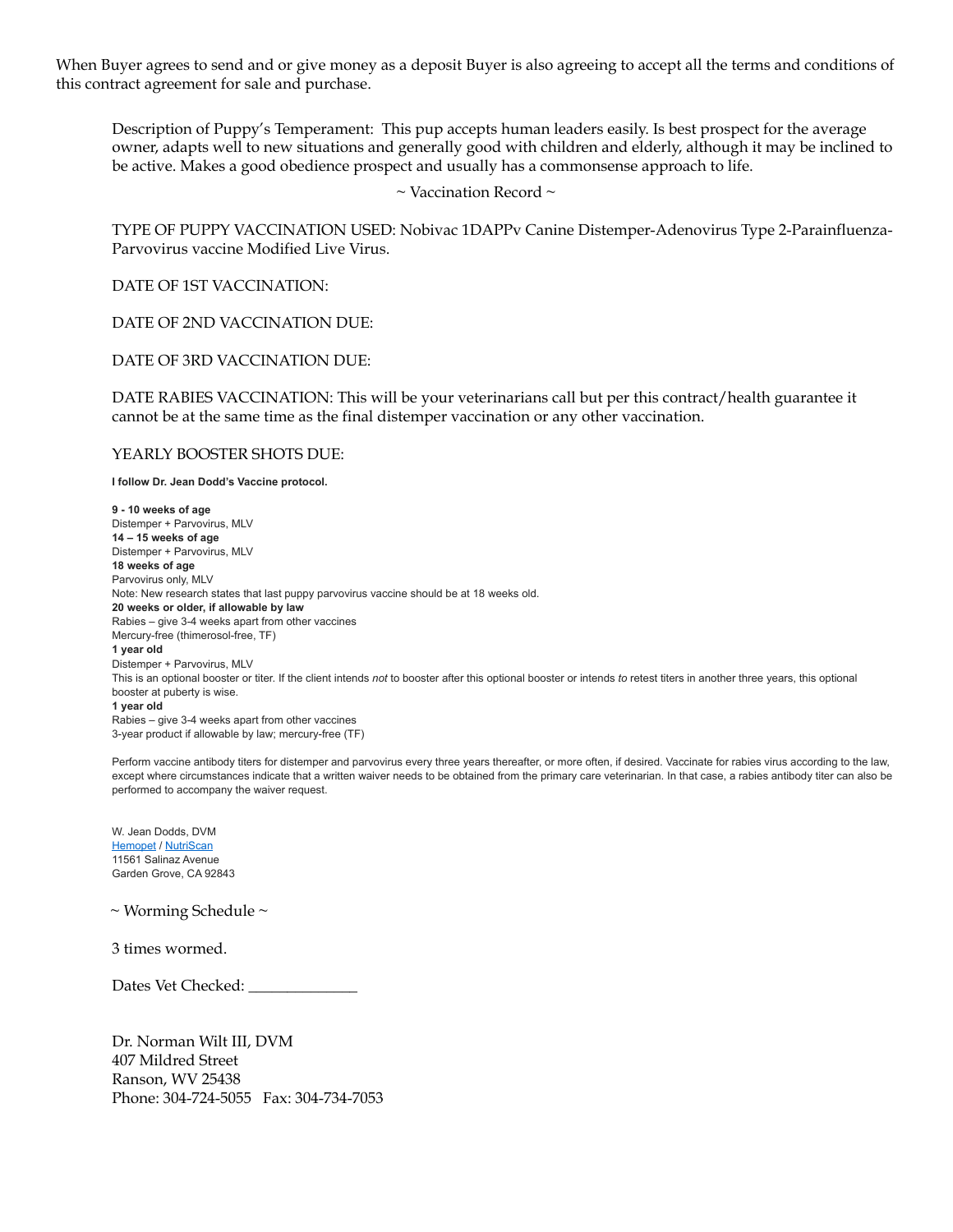#### Buyer's Acknowledgement and Obligations

I: Buyer, by signing this contract, acknowledges that he/she is aware that there are health problems that are not uncommon to any breed. Some of these potential health problems are known to be genetic, some are believed to have some genetic predisposition, and the cause of others is unknown or is random in occurrence. Buyer further understands that the technology does not exist to predetermine the genetic outcome of any breeding as respect to health, conformation, size, temperament, or performance ability. Seller has, to the best of their knowledge and ability, made a good faith effort to determine that the Puppy and its dam and sire are free of inherited genetic disease. Notwithstanding the efforts of Seller, Buyer understands and acknowledges that Seller can NOT predetermine the outcome of the breeding and therefore can make NO assurances that the Puppy will be entirely free of inherited genetic or other disease, nor that the Puppy will meet Buyer's expectations as respects conformation, size, performance, or temperament. Deposits are Non-Refundable on Companion pups and will NOT transfer to another puppy or litter unless agreed upon by Seller. Seller does not give puppy registration papers as puppy is sold for Companion Pet purpose only.

All puppies sold are Veterinarian checked and have current vaccination(s), patella checked, and parasite checked before going to their new home. The Buyer shall take the puppy/dog to a veterinarian for annual health examinations, heartworm checks and routine vaccinations if necessary. Buyer understands to have everyone in contact with puppy use extreme care to ensure that the puppy is not allowed to fall or to jump from any height without assistance. Any such activity may cause permanent & irreversible damage to growing joints along with other problems.

Rabies vaccinations are not to be given until the pup is 6 months to 1 year of age unless mandated by the state. DO NOT GIVE DISTEMPER VACCINE, RABIES VACCINE, BORDATELLA, LYME VACCINE, ETC. AT THE SAME TIME!!! Distemper vaccines must be 3 to 4 weeks apart and 2-3 weeks apart from rabies vaccination. ONE VACCINATION AT A TIME WITH NO EXCEPTIONS! I CANNOT STRESS THIS ENOUGH this is solely is to protect the puppy.

The same vaccination that is given to a 160lb dog is given to a 2lb dog. It doesn't make sense so please be aware of any reactions that your pup may exhibit. I do not care what the veterinarian's say it is too much on a toy/small breed to be overdosed by too many vaccinations at once. If your vet tries to bully you into it then ask them if they are going to guarantee you 100% that the puppy is going to be fine after this vaccine and that there is no chance of a reaction. Let them know if something happens to the puppy you will hold the Veterinarian responsible and that if they do not follow Seller's vaccination protocol, they will be voiding the terms & conditions of this contract agreement/health guarantee.

Buyer has been advised by the Seller to read Cloverdale Yorkies/Almost Heaven Biewers puppy manual. The Puppy Manual is located on Sellers website and in your puppy's book. It has valuable information for the care and maintenance of your puppy. The Puppy Manual has informative information about hypoglycemia. Seller strongly urges on arrival of pup to give a ¼ to ¾" strip of either Forti-Cal, Nutri-Cal or Light Karo Syrup once a day for 2 weeks in your home. It is easy for pups to become stressed in their new home and this will help to prevent hypoglycemia. Make sure your puppy has food and water at all times. Puppies are ready for their new homes at approximately 12 weeks of age. We gladly hold pups longer if Buyer requests and as long as we are available to do so. Additional boarding fees will apply.

II: Buyer agrees to take puppy to Veterinarian for health exam within 7 business days from date of your puppy's arrival and mail or email a certified copy of visit within 7 days of vet visit to Seller.

III: The Buyer understands that the Seller retains an interest in all dogs/puppies bearing his/her Cloverdale Yorkies name, and that an unauthorized resale of the dog/puppy may adversely affect and damage the Cloverdale Yorkies reputation and the value of Cloverdale Yorkies, Yorkshire Terriers. In the event the Buyer chooses to sell or other wise relinquish ownership of this puppy/dog, it hereby agreed that the Seller will be notified and IF POSSIBLE, the Seller will take the puppy/dog back and either keep the dog or re-home the dog for the Buyer. Any money received, less any and all expenses incurred in re-homing the dog, (including room and boarding, grooming, vet care, etc.) will be forwarded to the Buyer. Seller most certainly cannot or will not guarantee that Buyer will receive the full purchase price. Buyer shall pay for the puppy/dog to be shipped back to Seller or brought back to Seller by courier. If Seller cannot take the pup/dog back and Buyer wishes to re-home the pup/dog, the Seller must know where the pup/dog is going. Seller must receive the name, address and phone numbers of new owners before the pup can be placed. The dog must be spayed or neutered before it leaves the Buyers home and NEVER sold for breeding purposes. Buyer will not transfer ownership of this dog to anyone at anytime without the consent/knowledge of the Seller. If the pup/dog is unaltered the pup/dog MUST be returned to Seller.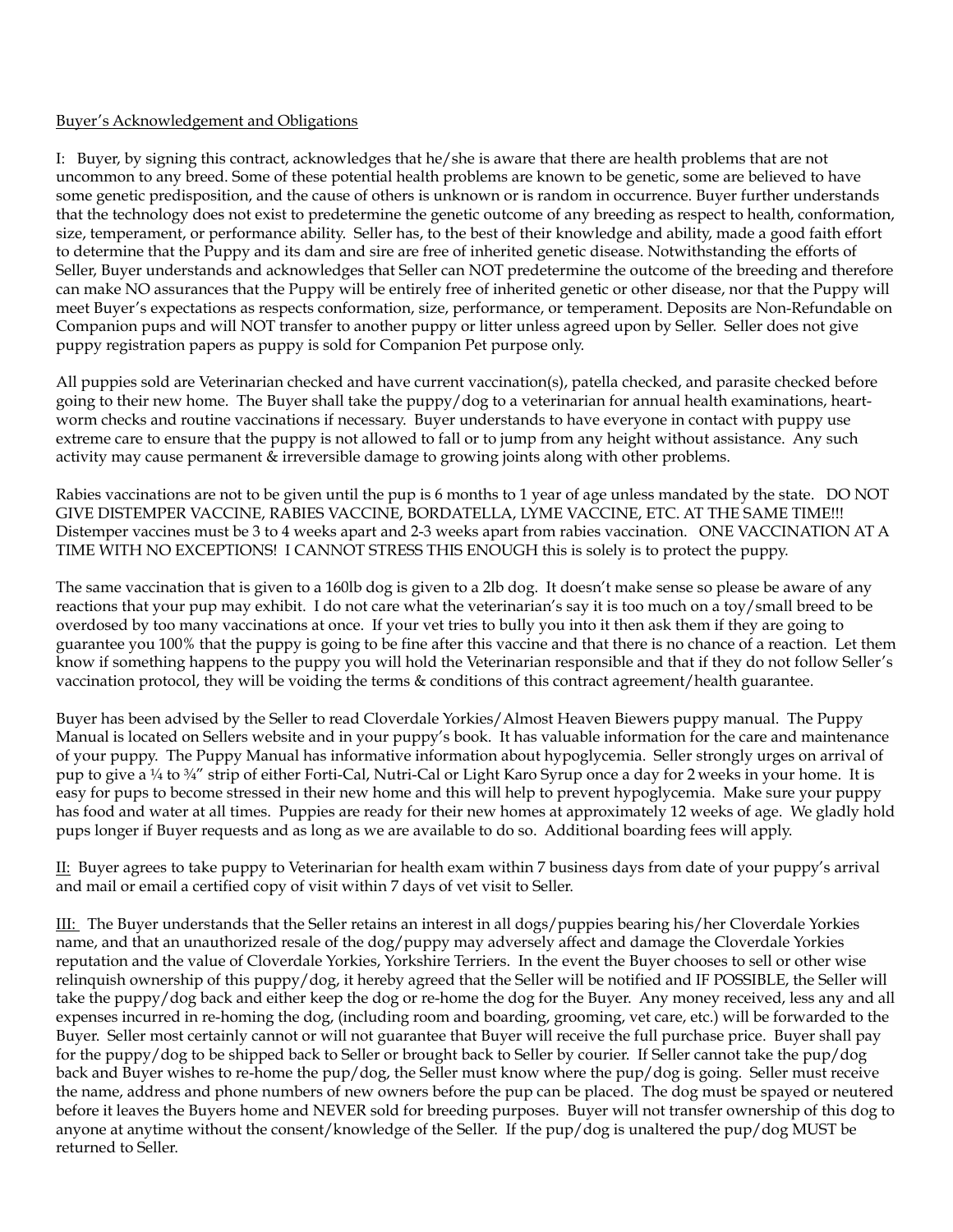Proof of Spay-neutering is to be mailed certified mail to Breeder on the Veterinarian stationary. I recommend that females go through their first heat before spaying. Males I recommend be neutered at 6 months of age. In the event that the buyer sells or re-homes the dog without the Sellers prior consent, the Seller may seek damages in the value of the dog and consequential damages to the Kennel.

This puppy is not to be sold for resale purposes. UNDER NO CIRCUMSTANCES WILL THE BUYER EVER SELL, GIVE, OR TRANSFER THE PUPPY/DOG TO A SHELTER, RESCUE, PUPPY MILL OR PET STORE.

IV: Buyer is purchasing a Companion Pet and agrees to have pup spayed/neutered. Buyer will mail certified copy from Veterinarians office stating surgery has been done. Puppy is sold on a companion pet contract, meaning it CANNOT be used for breeding or conformation/showing or any other purpose other than being a loving pet. If there are any pups born from this companion pet/limited pup there will be a lawsuit, you will pay the court fees and I will charge a \$3000.00 per pup fee born. Do not breed this dog PERIOD. I do not give registration papers companion pups.

V: The Buyers Privileges and Rights of this contract agreement for sale & purchase of puppy along with Health Guarantee are NULL & VOID if all terms & conditions, "Buyers Acknowledgement and Obligations" along with this contract agreement for sale & purchase of puppy and are not met and followed by the Buyer. Any breach of Section II, III, or IV of this agreement buyers must forfeit the dog to seller and any non-compliance will result in lawful action and fines.

#### Health Guarantee

 All puppies sold by the Seller are guaranteed to be healthy at the time of sale, for a period of 7 days, subject to approval by your veterinarian. If your puppy becomes ill with a congenital disease within the 7 days from the day you receive it, you must call the Seller immediately. The Seller shall replace it with another puppy of equal value once available (no refund of money) provided there is a written letter from 2 different licensed veterinarians explaining what is wrong with the puppy's health. Failure to notify the seller within 2 business days of veterinarian's certification of illness will result in forfeiture of replacement puppy and Buyers rights.

Puppy may not be returned for any reason unless accompanied by the veterinarian's letter. Buyer shall pay for the puppy to be shipped back to Seller. Buyer is responsible for all Veterinarian fees and costs. This does not apply to any worm, mite, flea, tick, kennel cough, coccidia, giardia, or hypoglycemia problem as these may be common in puppies and can be treated.

This puppy is guaranteed until 1 year of age against fatal congenital diseases. Buyer understands that the following slight genetic defects are not considered life-threatening and therefore NOT covered: hernia, un-descended testicles, overbite or under bite, luxatting patella.

Seller does not guarantee size or color at adult age. If puppy is diagnosed with Liver Shunt a tissue sample must be taken and tested for confirmation of shunt. If the dog dies within this 1-year time frame, Buyer will pay to have it autopsied to ascertain the reason. The Seller must be notified of the problem within two (2) business days of the licensed veterinarian's determination reports from two (2) different veterinarians stating the same problem.

The Seller will provide a replacement puppy of seller's choice that is of equal value once available. Buyer is responsible for shipping costs of the replacement puppy. There is NO refund of money. The Seller reserves the right to confer with her veterinarian and to have seller's veterinarian confer, confirm, and or request additional tests before making any decision. Replacement puppy may or may not come from original breeding pair.

Buyer understands that any and all health guarantees expire one year from date of birth of the puppy. Seller is in no way responsible if the Puppy/Dog is injured or falls ill during shipping procedure or due to careless handling of the owners, airlines or courier. Seller is not responsible for any accident or injury or condition that occurs after the purchase and will not refund money on an injured puppy or a puppy that is sick due to the negligence of the buyer. This Guarantee is valid only for the original buyer and is non-transferable.

This Guarantee is null and void if any of the above is caused by abuse, neglect, accident, environment or improper diet (overweight or lack of nutrition). The Buyer agrees that this puppy is not being purchased for resale and shall be maintained and kept under the personal control of the Buyer named in this agreement. The puppy shall be given adequate housing, food, vet care, and shall in no manner be mistreated, neglected, or allowed to roam freely in the outdoors.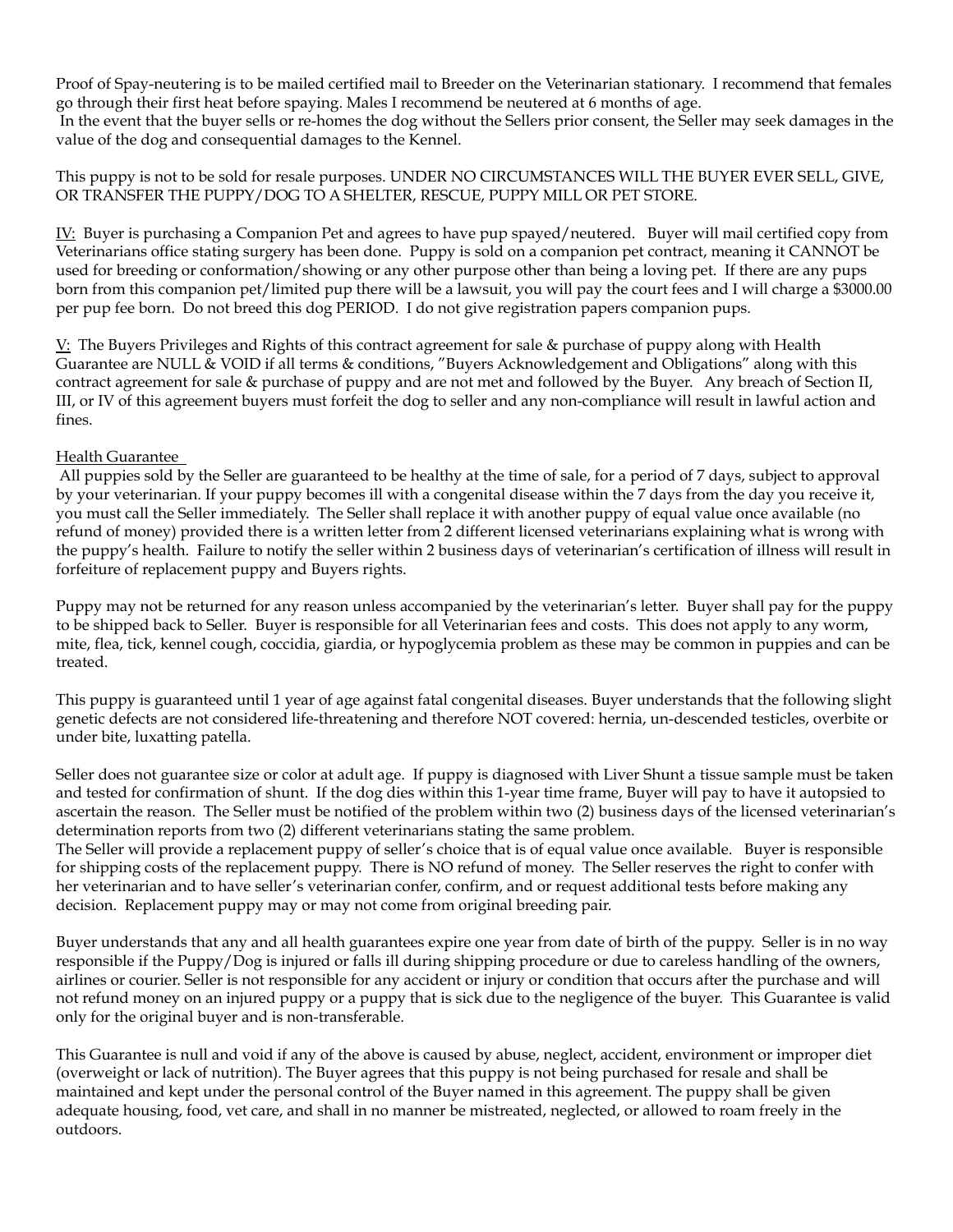This puppy is to be kept as a house pet inside the home and never kept outside. Buyer will keep Seller informed of significant health, temperament, or behavior problems encountered throughout the dog's life. Buyer will provide pictures and updates of dog's progress as reasonably requested. These steps are to make you aware that I am a caring breeder who is willing to back up my pups. It also ensures that I will be notified of any hereditary defects so I can alter my breeding program if necessary. Buyer will notify Seller in writing of an address change or telephone number or email change within two (2) weeks of such a change.

The Buyer understands that these toy breeds can be fragile, and it is their responsibility to prevent injuries due to jumping or falling off furniture or other high places, running, or slipping on tiled floors, or being stepped on while underfoot.

If the Buyer does not follow any condition of this contract, the entire contract shall be void. If this agreement is not followed, then the Seller reserves the right to take possession of said puppy/dog. This is to guarantee that my puppy/ dog will NEVER fall into the hands of an unscrupulous breeder or puppy mill.

Both parties agree to resolve any disputes in a friendly and amicable manner, and to avoid litigation. However, should the unfortunate need for litigation be required between the parties hereto concerning the meaning or interpretation of this agreement, or the rights, duties, or obligations of the parties to this agreement shall be interpreted and governed by the laws of the State of West Virginia and jurisdiction and venue to resolve any dispute shall be within the County of Jefferson and City of Charles Town. Disputes which cannot be resolved in a friendly and amicable manner between the parties to this contract must be submitted to mediation in the City of Charles Town, Jefferson County before any lawsuits are filed. If collections for funds would become necessary and or Buyer breaches agreement, Buyer agrees and is responsible for any collection cost, court and /or attorney's fees. Remember, this includes the breeding of this pup. If you intend to breed this dog, please talk to the breeder before signing this contract/healthy guarantee.

**This contract contains the entire agreement between the parties and no statements or verbal agreements made by either party that are not contained in this written contract shall be valid or binding. This contract may not be modified or altered except in writing.**

| <b>Breeder</b> | )ate: |
|----------------|-------|
|                |       |

**Buyer(s): \_\_\_\_\_\_\_\_\_\_\_\_\_\_\_\_\_\_\_\_\_\_\_\_\_\_\_\_\_\_\_\_\_ Date: \_\_\_\_\_\_\_\_\_\_\_\_\_\_\_\_\_\_** 

\_\_\_\_\_\_\_\_\_\_\_\_\_\_\_\_\_\_\_\_\_\_\_\_\_\_\_\_\_\_\_\_\_ \_\_\_\_\_\_\_\_\_\_\_\_\_\_\_\_\_\_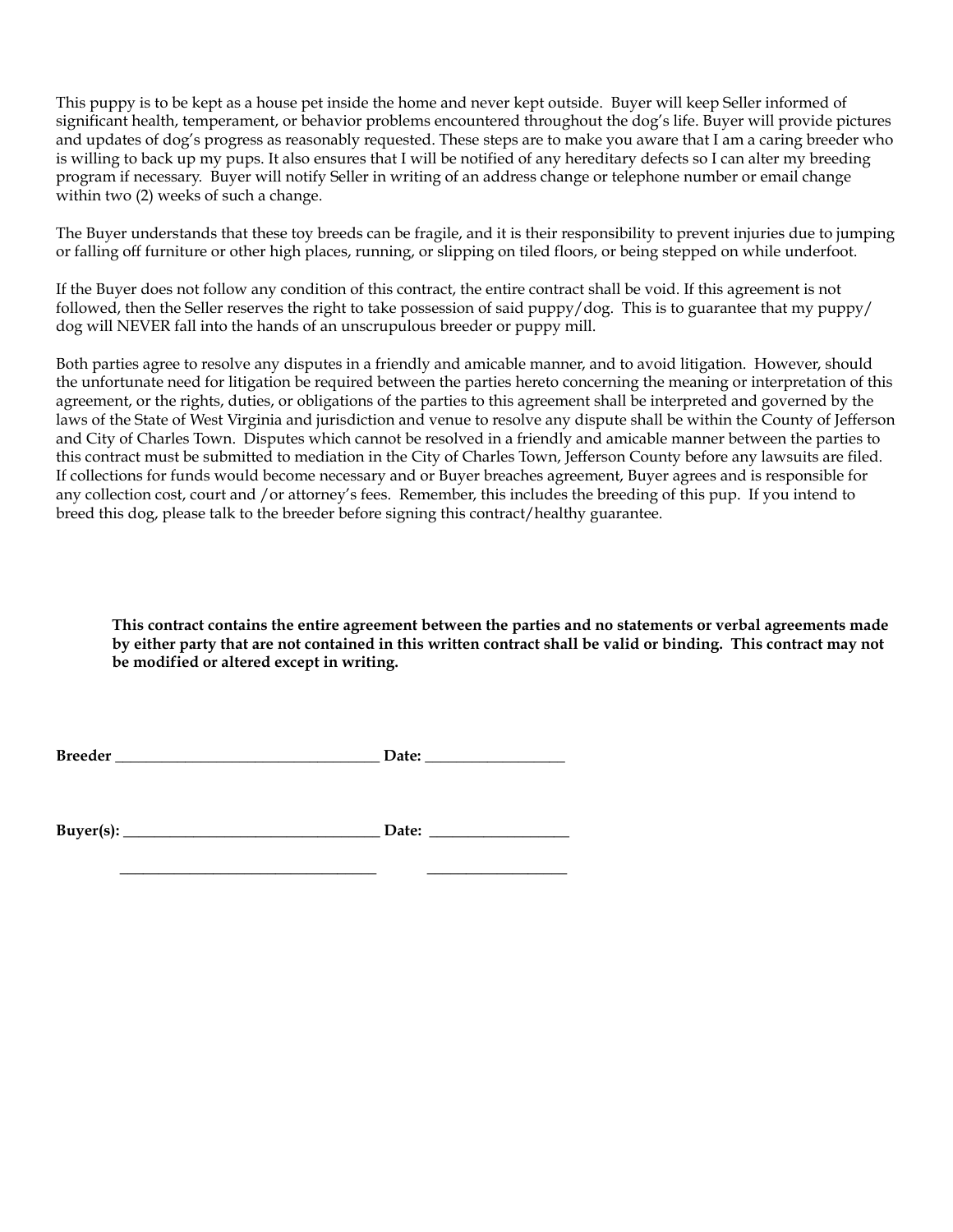Feel free to contact me at any time, for any reason. I will be happy to answer any questions that you may have! I would appreciate and welcome a picture or two once in awhile!! Please feel free to email or message me at any time to talk! I love to hear from the families that love and cherish our pups! We gladly provide phone and email support for the life of our beloved pups!

Fromm Gold Puppy formula in the pink bag was used in weaning your puppy. Fromm can be purchased online and at higher end pet food stores. IT IS NOT AVAILABLE AT PETSMART OR PETCO!! After one year of age change over to Fromm Gold Adult in the Black or Purple bag. Vitakraft Yogurt drops are used as treats (break them up for the smaller pupas so they don't choke). Please keep food and water available at all times for the first month. Please do not give your pup table scraps or change brands. It has been my experience that they tend to gain unnatural weight when scraps or less expensive store brand foods are fed. My pets have been on Fromm for years and none of my dogs are overweight nor do I have any dogs that are on any medicines (other than worming meds) or have any allergies.

If you change formulas, please keep the fat and protein levels as low as possible. High protein diets are not good for toy breed dogs and pups and cause abnormal bile acid numbers in blood work. A very high-quality canned food or Stella and Chewy dehydrated raw chicken patties or toppers are fed to my pups occasionally if they don't seem to be eating enough. If you notice that your pup is not eating and seems lethargic please call me. If your pup does not eat, he or she may get into a hypoglycemic attack and that is totally preventable! WHITE GUMS is a sign of hypoglycemia you want PINK gums!

I recommend putting a small amount of Karo syrup in your pups' water dish for the first couple of weeks. Karo is the best and fastest thing to use in case of hypoglycemia. If you have a syringe place about 2-3 cc's of Karo in their mouth if you see any signs of hypoglycemia. It gets into the blood stream very quickly. Nutrical is also good and should always be on hand. It is a high calorie food supplement that can be used if your pup is not eating. Nutrical is good for adding calories to your pups' daily diet if needed especially before you head to work (just to be safe).

My veterinarian and I prefer not to use Lepto in our puppy or adult vaccinations/boosters. If surgery is needed, (spay/neuter, dentals etc. we prefer to use Isoflurane or Propofol gas anesthesia as opposed to injectable anesthesia. Injectable anesthesia must be used with great care. Also, please tell your veterinarian to use great care when intubating a Yorkie as to not damage the trachea by using a tube that is too large.

## **Hypoglycemia**

**Hypoglycemia is defined as abnormally low blood glucose (sugar) levels. The brain requires sugar for normal function, and unlike many other organs, the brain has a very limited ability to store glucose. Stress, low body temperature, poor nutrition, sudden change in feed, water and schedule patterns, infections, and premature birth may precipitate the onset of hypoglycemia. The signs and symptoms of hypoglycemia are similar regardless of the cause. These include lethargy, weakness, in coordination, seizures, nervousness, tremors and hunger. Some puppies may only exhibit weakness or a wobbly gait. In severe cases the puppy may become unconscious. By giving a quickly absorbed source of sugar (KARO syrup, honey, or jam) by mouth you may be able to control the symptoms. If not treated, it can result in death. Make sure your puppy has food and water at all times.** 

**I use Purina Fortiflora in case of diarrhea. Anytime antibiotics are given to the pup/dog you must replace the beneficial bacterial in the intestines. Forti Flora products are great for that. FortiFlora is a nutritional supplement for dogs and has been formulated to achieve the following characteristics:** 

- •Contains a special strain of probiotic that has been proven to promote intestinal health and balance
- •Contains a guaranteed amount of live active cultures
- •Promotes a healthy immune system
- •Contains high levels of antioxidant Vitamins A, E, and C
- •Excellent palatability

#### **How does FortiFlora work?**

FortiFlora may help nutritionally manage dogs with diarrhea in many situations, including:

- •Stressful situations such as boarding or change in home environment
- •Diet change or consumption of inappropriate foods
- •Soft stool in puppies
- •Antibiotic therapy

Ask your veterinarian how FortiFlora can help your dog's diarrhea.